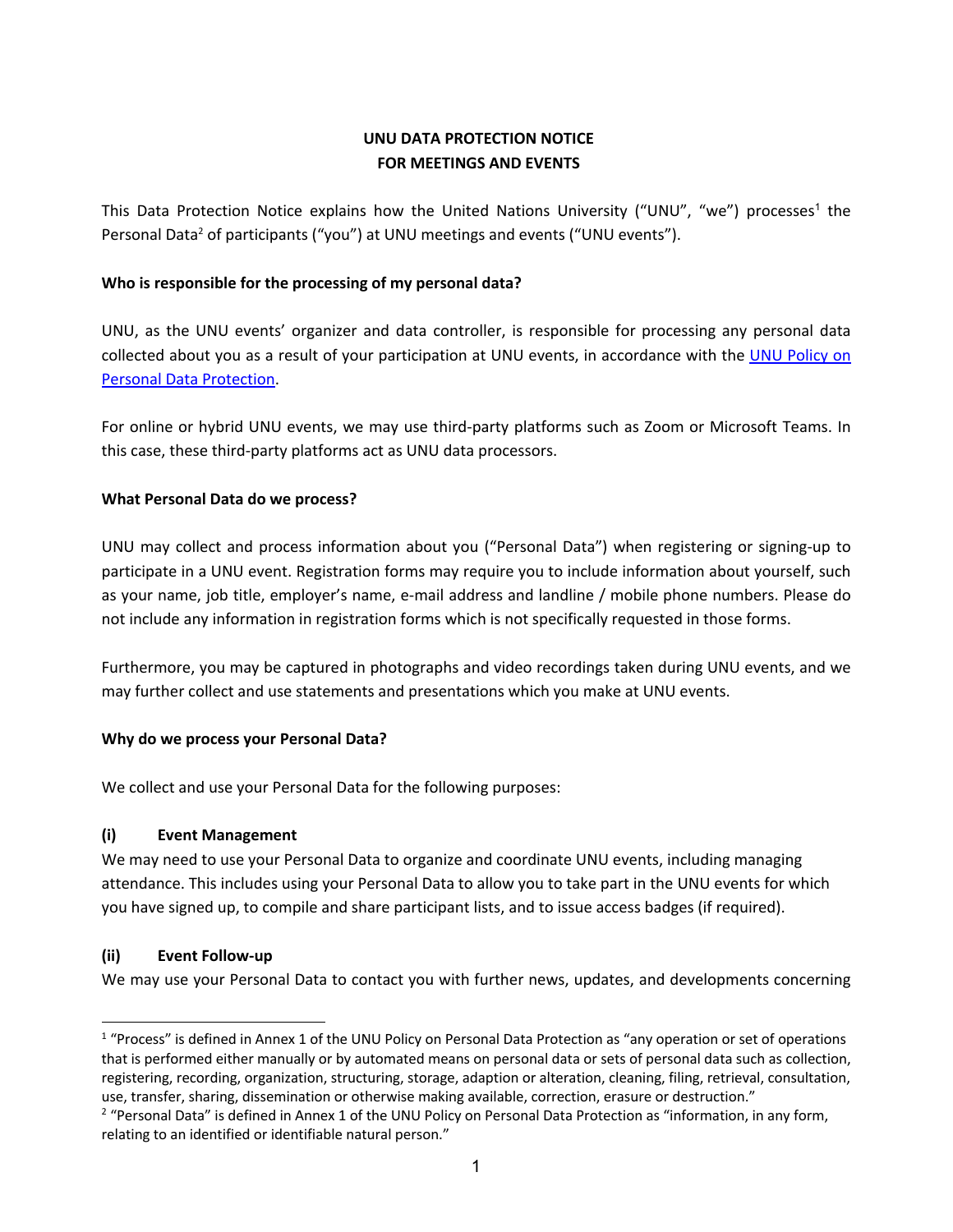UNU events, and to keep you updated on future UNU events in which you may be interested.

You may refuse to consent or object to the processing of your Personal Data for these purposes (see below for more information). If you object, we will not be able to reach out to you with relevant communications concerning UNU events.

## **(iii) Event Promotion**

We may use your Personal Data with the goal of publicly promoting the work of UNU and raising awareness on topics discussed / presented at UNU events through different media channels, including UNU websites, publications, and social media. Your Personal Data may be collected from your participation at UNU events in the form of photographs, audio or video recordings or other captured at UNU events, statements and presentations given by speakers through those channels, or broadcasting of UNU events through live webstreaming.

You may refuse to consent or object to the processing of your Personal Data for these purposes (see below for more information). In this case, we will refrain from including Personal Data related to you in promotional activities (whenever technically feasible and provided it is within the control of UNU) or we will otherwise employ reasonable efforts to ensure that the disclosure of your Personal Data is limited to the greatest extent possible.

## **(iv) Internal Administration**

We may process your Personal Data for internal administrative purposes (such as audits), in accordance with the internal policies, regulations and rules of UNU. This may involve consulting attendance lists and contact information of participants to generate statistics on participants.

We may need to use your Personal Data for these purposes in order to comply with the internal policies, regulations and rules of UNU as well as potential contractual commitments. As such, we will not be able to refuse the processing of your Personal Data for these purposes.

## **How long is my Personal Data kept by UNU?**

In accordance with the UNU Policy on Personal Data Protection, we will retain your Personal Data for the purposes (i)-(iv) mentioned above for the period which is deemed necessary for those purposes to be fulfilled (e.g. to allow you to participate in the event, manage the event or to ensure adequate follow-up).

As soon as your Personal Data is no longer necessary for these purposes or in case you object to the processing for these purposes, your Personal Data will be deleted or permanently anonymized without undue delay (whenever technically feasible and provided it is within the control of UNU). Unless you object to the processing for these purposes, your Personal Data may also be archived by UNU as a matter of public interest.